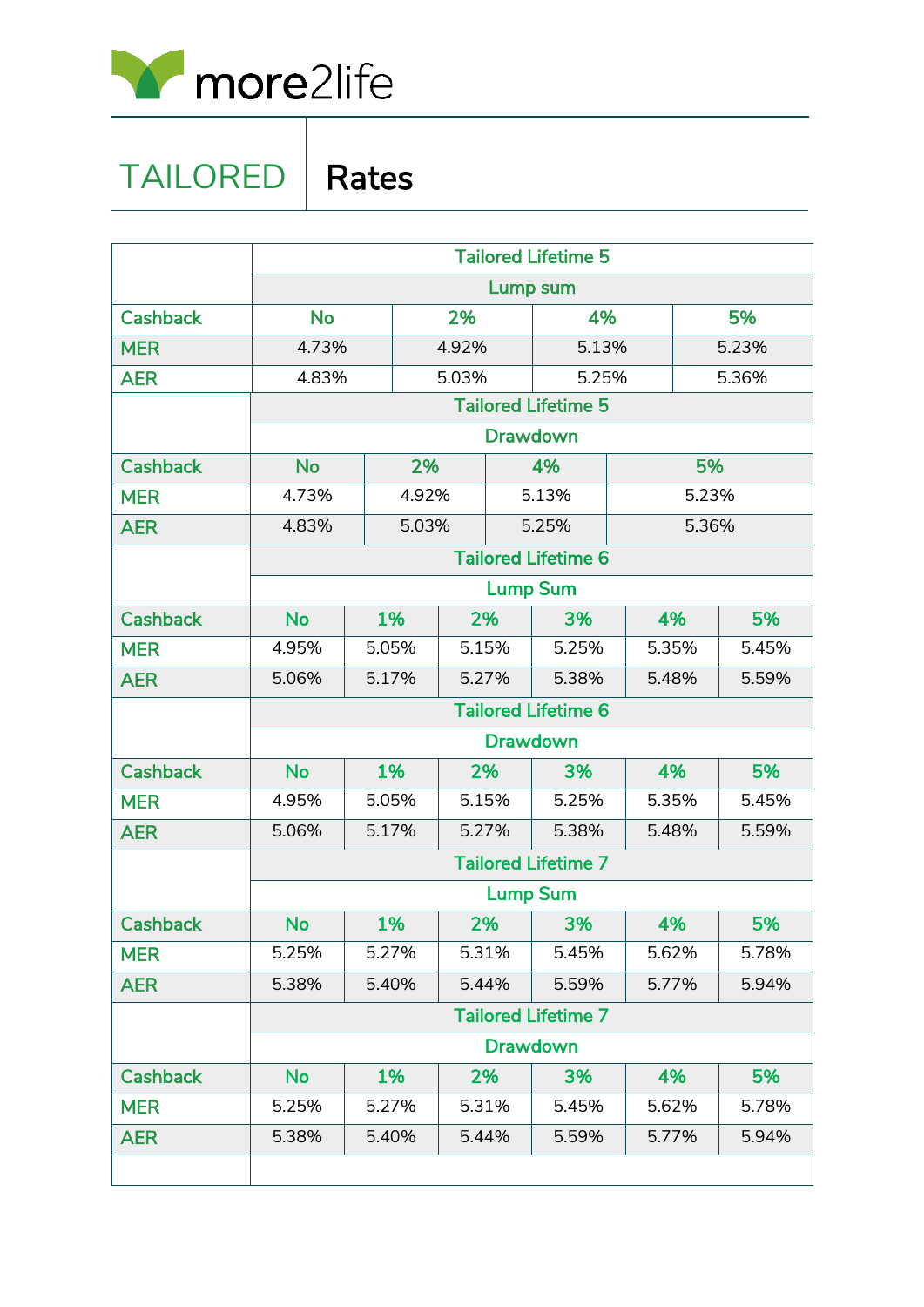

| <b>TAILORED   Rates</b> |  |
|-------------------------|--|
|                         |  |

|                 | Tailored Enhanced (ages 55 - 85) |  |  |  |
|-----------------|----------------------------------|--|--|--|
| <b>Cashback</b> | <b>No</b>                        |  |  |  |
| Min Ioan        | £10,000                          |  |  |  |
| <b>MER</b>      | 5.85%                            |  |  |  |
| <b>AER</b>      | 6.01%                            |  |  |  |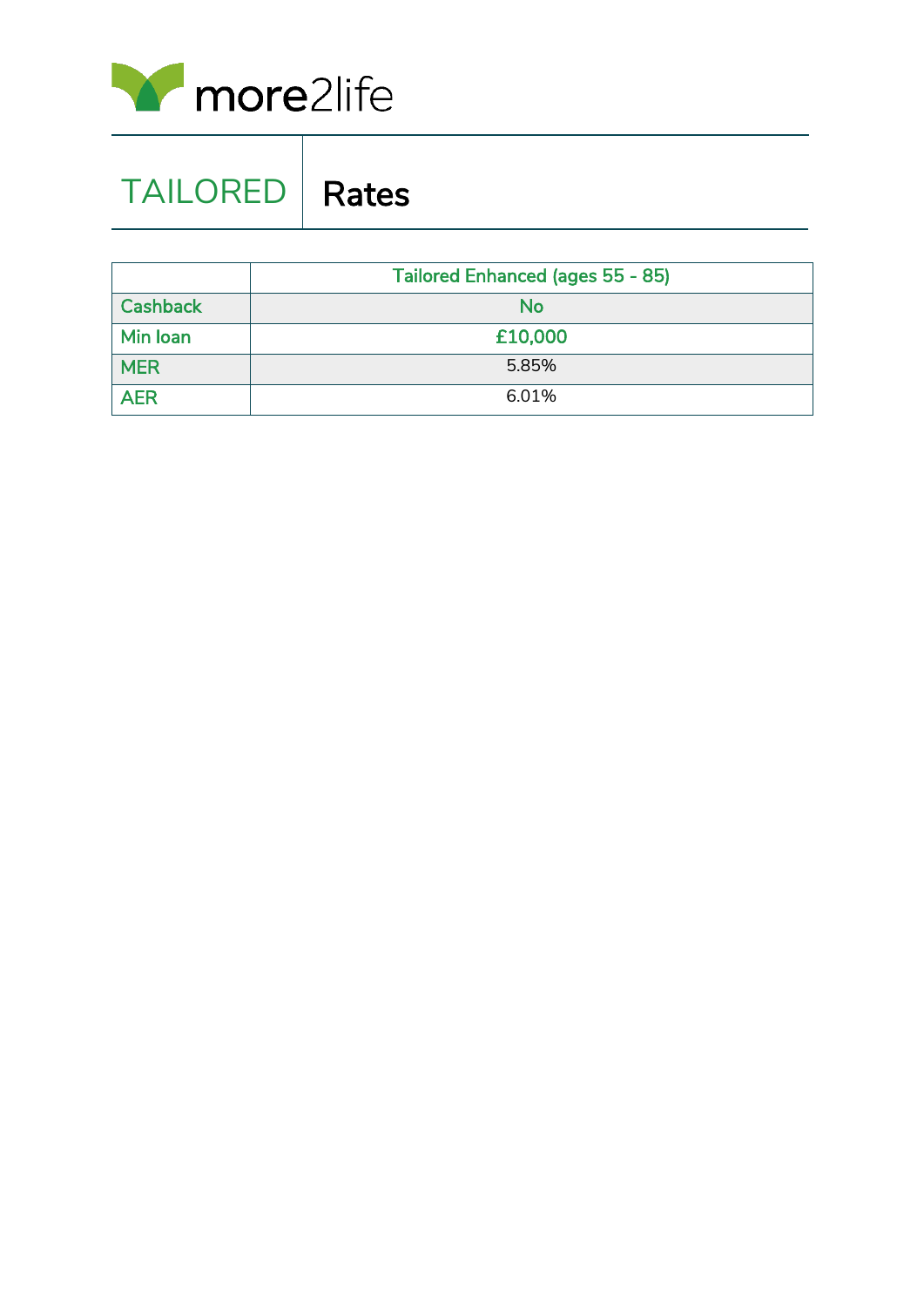

## TAILORED | Rates

|            | <b>Tailored Enhanced (ages 60-74)</b>   |         |         |         |         |  |
|------------|-----------------------------------------|---------|---------|---------|---------|--|
| Cashback*  | 1%                                      | 2%      | 3%      | 4%      | 5%      |  |
| Min Ioan   | £10,000                                 | £20,000 | £30,000 | £40,000 | £50,000 |  |
| <b>MER</b> | 6.15%                                   | 6.20%   | 6.25%   | 6.30%   | 6.35%   |  |
| <b>AER</b> | 6.33%                                   | 6.38%   | 6.43%   | 6.49%   | 6.54%   |  |
|            | <b>Tailored Enhanced (ages 75 - 85)</b> |         |         |         |         |  |
| Cashback** | 1%                                      | 2%      | 3%      | 4%      | 5%      |  |
| Min Ioan   | £10,000                                 | £20,000 | £30,000 | £40,000 | £50,000 |  |
| <b>MER</b> | 6.15%                                   | 6.20%   | 6.25%   | 6.30%   | 6.35%   |  |
| <b>AER</b> | 6.33%                                   | 6.38%   | 6.43%   | 6.49%   | 6.54%   |  |

\*Capped at £6,000

\*\*Capped at £3,000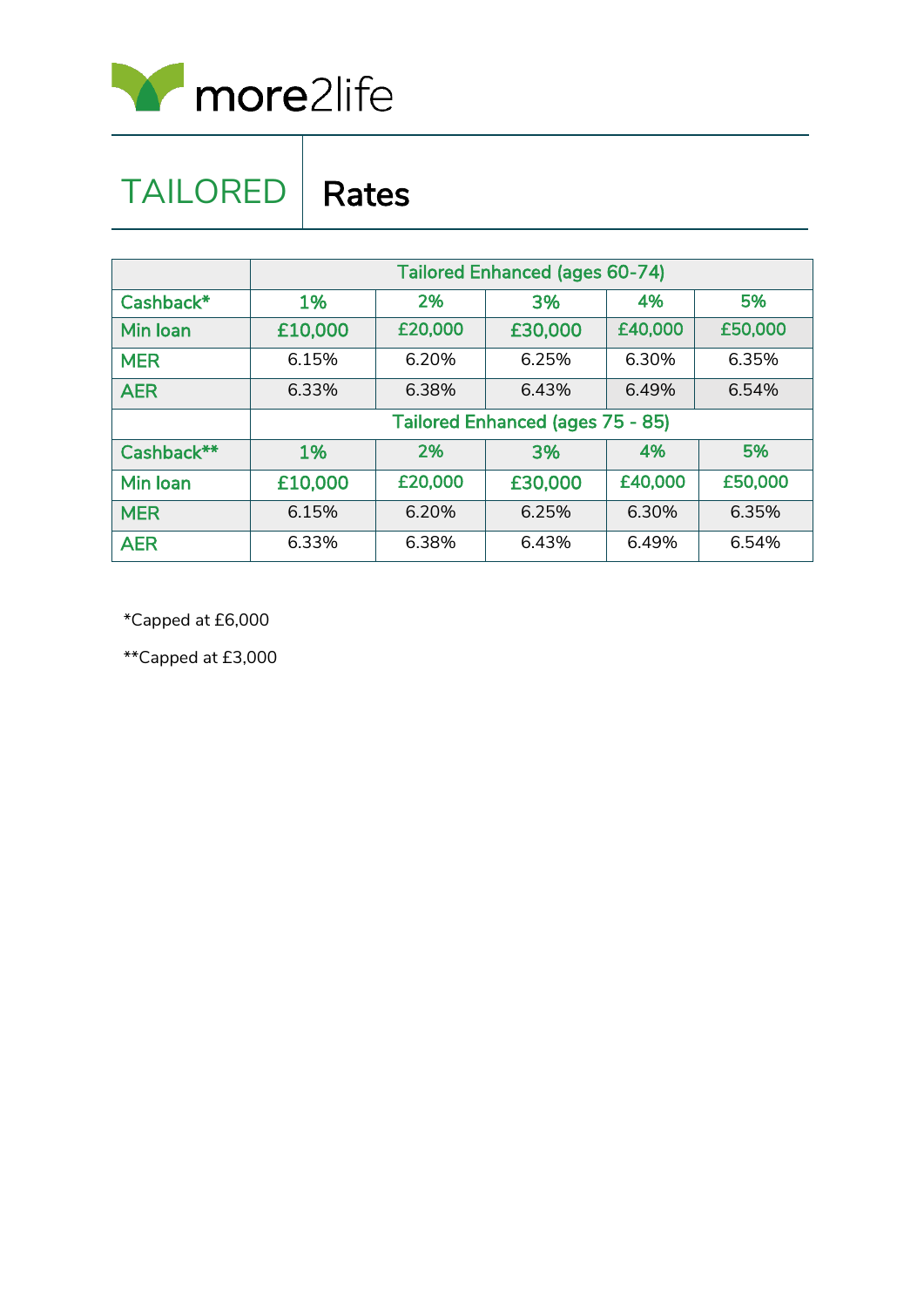

LIFETIME | LTVs

|     | 5     | 6         | 7         |       |
|-----|-------|-----------|-----------|-------|
| Age | 55-85 | $55 - 85$ |           | 55-85 |
|     | SL&JL | SL&JL     | <b>SL</b> | 儿     |
| 55  | 25.80 | 25.90     | 27.00     | 26.00 |
| 56  | 26.80 | 26.90     | 28.00     | 27.00 |
| 57  | 27.80 | 27.90     | 29.00     | 28.00 |
| 58  | 28.80 | 28.90     | 30.00     | 29.00 |
| 59  | 29.80 | 29.90     | 31.00     | 30.00 |
| 60  | 32.30 | 33.00     | 34.00     |       |
| 61  | 33.30 | 34.00     | 35.00     |       |
| 62  | 34.30 | 35.00     |           | 36.00 |
| 63  | 35.30 | 36.00     | 37.00     |       |
| 64  | 36.30 | 36.80     | 38.00     |       |
| 65  | 37.30 | 37.60     | 39.00     |       |
| 66  | 38.30 | 38.80     | 40.00     |       |
| 67  | 39.30 | 39.80     | 41.00     |       |
| 68  | 40.30 | 41.00     | 42.00     |       |
| 69  | 41.30 | 41.90     | 43.00     |       |
| 70  | 42.40 | 43.00     | 44.00     |       |
| 71  | 43.50 | 43.60     | 45.00     |       |
| 72  | 44.70 | 44.90     | 46.00     |       |
| 73  | 45.90 | 46.00     | 47.00     |       |
| 74  | 47.00 | 47.20     | 48.00     |       |
| 75  | 48.20 | 48.50     | 49.00     |       |
| 76  | 49.20 | 49.50     | 50.00     |       |
| 77  | 50.10 | 50.30     | 51.00     |       |
| 78  | 51.10 | 51.50     | 52.00     |       |
| 79  | 51.80 | 52.40     | 53.00     |       |
| 80  | 52.90 | 53.50     | 54.00     |       |
| 81  | 53.40 | 54.10     | 55.00     |       |
| 82  | 53.90 | 54.70     |           | 55.50 |
| 83  | 54.40 | 55.10     |           | 56.50 |
| 84  | 54.90 | 55.70     | 56.50     |       |
| 85  | 55.40 | 55.90     | 57.00     |       |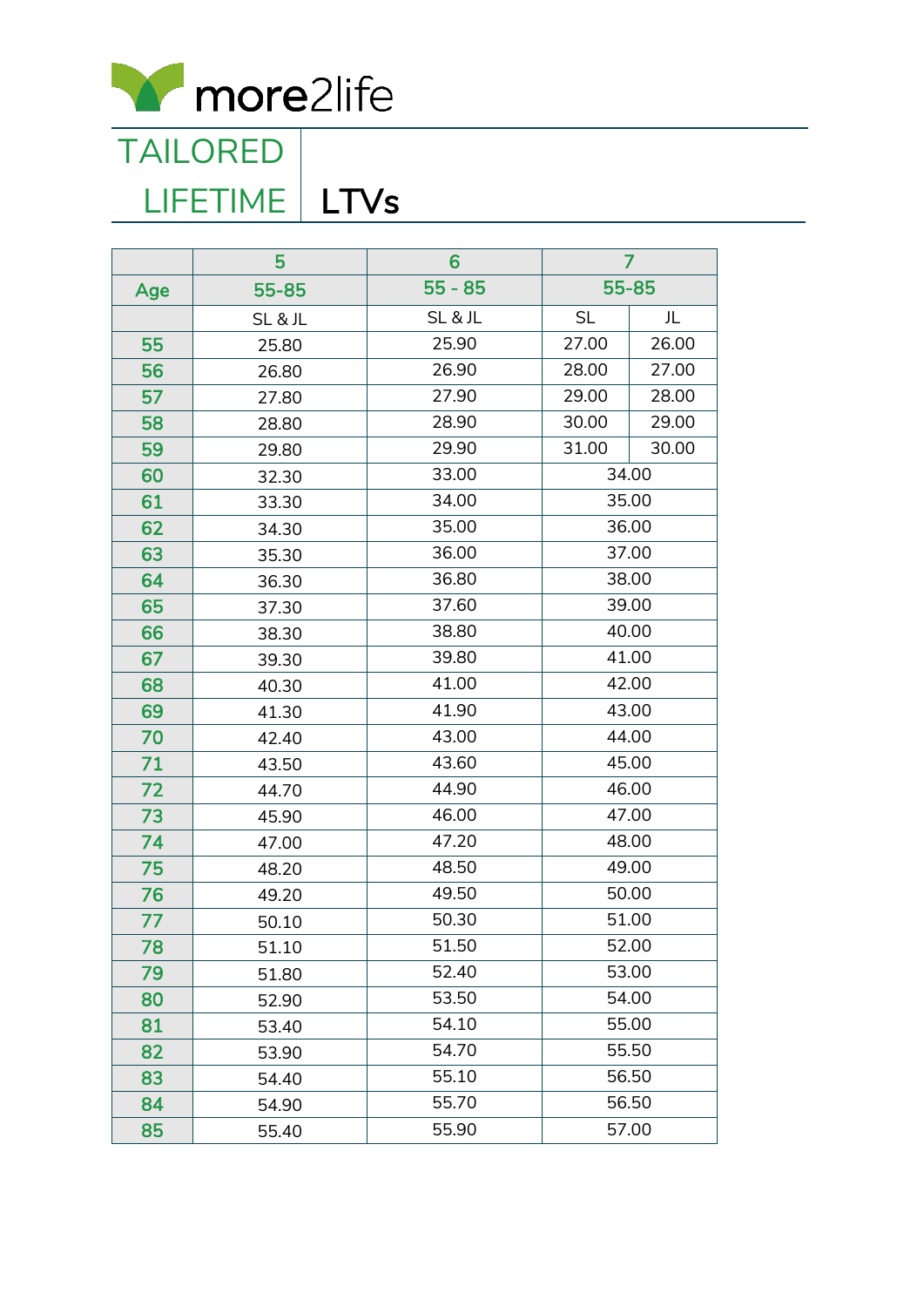

## <u>ENHANCED LTVs</u> TAILORED

| Age | Single Life (Subject to underwriting) (%) |            |       |  |
|-----|-------------------------------------------|------------|-------|--|
| 55  | 29.90                                     | ${\sf to}$ | 43.60 |  |
| 56  | 29.90                                     | to         | 44.90 |  |
| 57  | 29.90                                     | ${\sf to}$ | 46.00 |  |
| 58  | 29.90                                     | to         | 47.20 |  |
| 59  | 33.00                                     | to         | 48.50 |  |
| 60  | 34.00                                     | ${\sf to}$ | 49.50 |  |
| 61  | 35.00                                     | to         | 50.30 |  |
| 62  | 36.00                                     | to         | 51.50 |  |
| 63  | 36.80                                     | to         | 52.40 |  |
| 64  | 37.60                                     | to         | 53.50 |  |
| 65  | 38.80                                     | ${\sf to}$ | 54.40 |  |
| 66  | 39.80                                     | to         | 54.50 |  |
| 67  | 41.00                                     | to         | 54.50 |  |
| 68  | 41.90                                     | to         | 54.50 |  |
| 69  | 43.00                                     | to         | 54.50 |  |
| 70  | 43.60                                     | ${\sf to}$ | 54.50 |  |
| 71  | 44.90                                     | to         | 54.50 |  |
| 72  | 46.00                                     | ${\sf to}$ | 54.50 |  |
| 73  | 47.20                                     | to         | 54.50 |  |
| 74  | 48.50                                     | to         | 54.50 |  |
| 75  | 49.50                                     | to         | 54.50 |  |
| 76  | 50.30                                     | to         | 54.50 |  |
| 77  | 51.50                                     | ${\sf to}$ | 54.50 |  |
| 78  | 52.40                                     | ${\sf to}$ | 54.50 |  |
| 79  | 53.50                                     | to         | 54.50 |  |
| 80  | 54.40                                     | to         | 54.50 |  |
| 81  | 54.50                                     | to         | 54.50 |  |
| 82  | 54.50                                     | to         | 54.50 |  |
| 83  | 54.50                                     | to         | 54.50 |  |
| 84  | 54.50                                     | to         | 54.50 |  |
| 85  | 54.50                                     | to         | 54.50 |  |